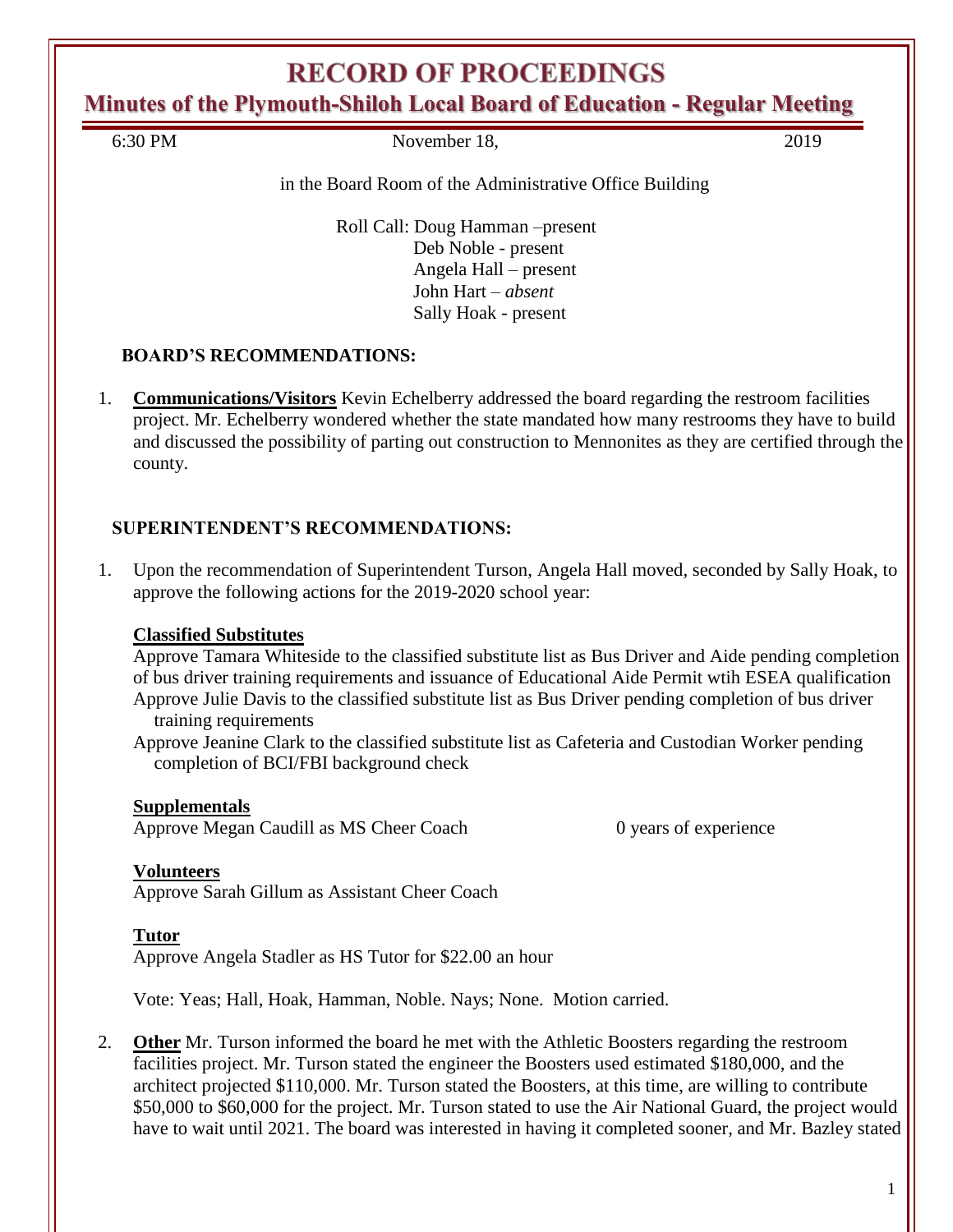# **RECORD OF PROCEEDINGS**

# **Minutes of the Plymouth-Shiloh Local Board of Education - Regular Meeting**

| 6:30 PM | November 18, | 2019 |  |
|---------|--------------|------|--|
|         |              |      |  |

the funds would most likely come from the Permanent Improvement Fund and require Board Action once there was a plan and cost in place.

## **TREASURER'S RECOMMENDATIONS:**

1. Upon the recommendation of Treasurer, Gavyn Bazley, Deb Noble moved, seconded by Angela Hall, to approve the following:

### **Minutes & Financial Information**:

Approve the Minutes of the October 21, 2019 regular meeting

Approve the Monthly Expenditures, Financial Reports. Total Expenditures for the Month of October were \$973,231.36

### **Donations**

- Accept the donation from LifePoint Community Church of \$4,000.00 for the Veteran's Day Assembly speaker, Dave Roever (FFA)
- Accept the donation from Dan and Amanda Bowser & family of 18 pink Pom Poms for the PHS Varsity Cheer Squad
- Accept the donation from Brooke Miller/Made to Reign of a \$10.00 gift card to Panera for the National Honor Society/OSA Magic Yarn Project
- Accept the donation from Richland Bank of a water bottle for the National Honor Society/OSA Magic Yarn Project
- Accept the donation from Meredith Worthington of a \$25.00 gift card to Target for the National Honor Society/OSA Magic Yarn Project

Accept the donation from Arcelor Mittal of \$1,023.00 for the Girl's Basketball Account for warmups Accept the donation from Thomas and Amy Miller of \$250.00 for the Veteran's Day Assembly speaker, Dave Roever (FFA)

Accept the donation from Kenneth Jr. and Charlene Burrer/Kasran Excavating of \$100.00 for the Veteran's Day Assembly (FFA)

## **Budgetary**

- Approve the five-year financial forecast that will be sent to the State Department in accordance with H.B. 412
- Approve the Teacher Grant from the Richland County Retired Teachers Association for \$174.14 for Evidence Analysis Window Frames (019-9320)
- Approve the Teacher Grant from the Richland County Retired Teachers Association for \$200.00 for Social Emotional Learning Books (019-9420)
- Approve the Ohio FCCLA FACTS Grant from the Ohio FCCLA for \$1,000.00 to complete a F.A.C.T.S. project (200-9320)

Approve the amendments to the estimated resources and appropriations as presented.

Mr. Bazley reviewed the assumptions associated with the five-year forecast. The district is projected to maintain a carry-over balance, but with the uncertainty in state funding, and continued increase in costs the district will start negative spending and needs to be careful with spending decisions. Mr. Bazley stated the Cupp-Patterson workgroup is still working on getting a new formula passed, but after this biennium, the current law is still the state foundation funding formula. He explained the district could